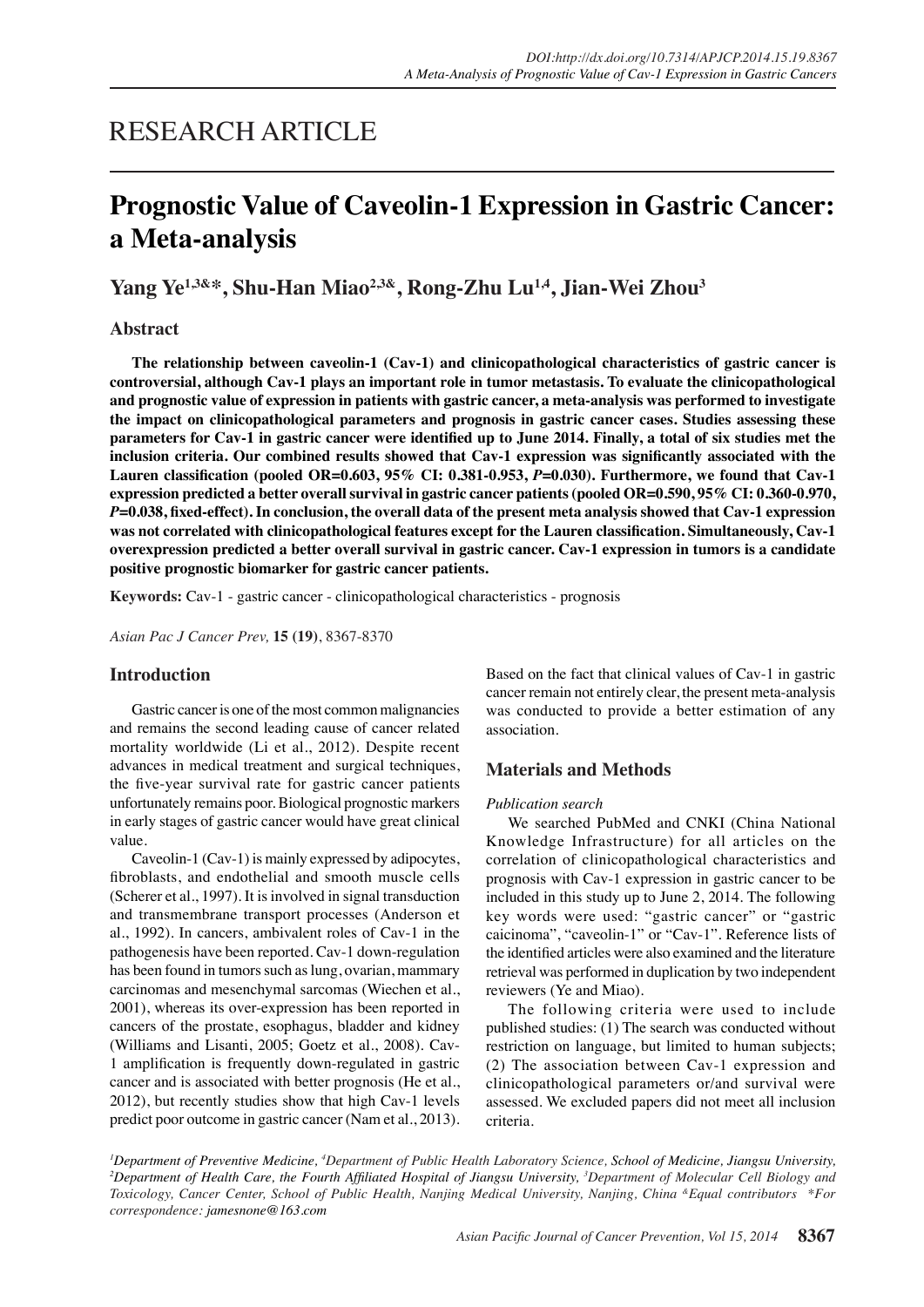#### *Yang Ye et al*

#### *Data extraction*

The following characteristics were extracted from eligible studies: first author's name, name of journal, publication year, population, test method, age, gender, Lauren classification, depth of invasion, lymph node metastasis, TNM-stage and overall survival. We used the software GetData Graph Digitizer 2.24 (http://getdatagraph-digitizer.com/) to digitize and extract the data from Kaplan-Meier curve in the eligible papers.

#### *Statistical analysis*

The pooled estimates of odds ratios (OR) and 95% confidence intervals (CI) were performed to estimate the



**Figure 1. Flow Chart for Selection of Studies for Inclusion in this Meta-Analysis**



**Figure 2. Forest Plot Showed that the Cav-1 Expression wasAssociated with Overall Survival of Gastric Cancer** correlation of Cav-1 expression and the clinical features, including age, gender, Lauren classification, Depth of invasion, Lymph node metastasis, TNM stage and overall survival. Heterogeneity assumption was made with the chi-squared based Q-test  $(P>0.10)$  and  $I^2$  ( $I^2<50\%$ , no heterogeneity), ORs were pooled according to fixedeffects model. Otherwise, the random-effects model was used. A diagnosis of publication bias were provided by Egger test and inverted funnel plots. The significance of the intercept was assessed by the t-test with a significance level of 0.05 suggested by Egger. All statistical tests were conducted with Stata/SE 10.0 for Windows (Stata Corporation, College Station, TX, USA).

## **Results**

#### *Description of studies*

At the beginning, 17 records were examined according to the search strate¬gies. Next, 10 articles were excluded because of the insufficient correlation data of Cav-1 with clinicopathological parameters and/or overall survival. 1 record was eliminated data of the repeated data from the same population. Thus, a total of 6 papers met the inclusion criteria for the present meta-analysis (Gao et al., 2005; Barresi et al., 2008; He et al., 2012; Sun et al., 2012; Nam et al., 2013; Zhao et al., 2013) (Figure 1). We



**Figure 3. Begg's Funnel Plot Estimated The Publication Bias of the Included Literature**

| No. of paper First author                 |                                                                               | Journal                                     |                    |                                            |                                            |                | Year Population |       |         | methods                                              | Number<br>of patients                                      |      |      |
|-------------------------------------------|-------------------------------------------------------------------------------|---------------------------------------------|--------------------|--------------------------------------------|--------------------------------------------|----------------|-----------------|-------|---------|------------------------------------------------------|------------------------------------------------------------|------|------|
|                                           | Xue Gao                                                                       | Chinese Journal of Cancer                   |                    |                                            |                                            | 2005           |                 | China |         | <b>IHC</b>                                           | 56                                                         |      |      |
|                                           | V. Barresi                                                                    | Virchows Arch                               |                    |                                            |                                            | 2008           |                 | Italy |         | <b>IHC</b>                                           | 49                                                         |      |      |
|                                           | Guoyang Sun                                                                   | Chin J Cancer Res                           |                    | 100.0                                      |                                            | 2012           |                 | China |         | <b>IHC</b>                                           | 58                                                         |      |      |
| 4                                         | Yuyu He                                                                       | International Journal of Molecular Sciences |                    |                                            |                                            | 2012           |                 |       | China   | <b>IHC</b>                                           | 118                                                        |      |      |
|                                           | Kyung Han Nam                                                                 | Pathobiology                                |                    |                                            | 6.3                                        | $1_{20}$ 310.1 |                 |       | Kor@0.3 | <b>HIC</b>                                           | 405                                                        |      | 12.8 |
| 6                                         | Xianda Zhao                                                                   | PLOS ONE                                    |                    |                                            |                                            | 2013           |                 | China |         | <b>IHC</b>                                           | 286                                                        |      |      |
| Abbreviations: IHC, immunohistochemistry. |                                                                               |                                             |                    | 75.0                                       |                                            |                |                 |       |         | 25.0                                                 |                                                            | 30.0 |      |
| Clinical parameters                       | Table 2. Main Results for Meta-Analysis between Cav-1 and Clinicopathologigal |                                             | No. of studies     |                                            | overall OR (95%CI)                         |                |                 |       |         | Heterogeneity test $(\mathbb{Q}, \overline{I^2}, P)$ |                                                            |      | 51.1 |
| Age $(<60 \text{ vs. } \ge 60)$           |                                                                               |                                             |                    | <del>50.0</del><br>(2), (3), (4), (5), (6) | $0.721(0.473-1.097)$                       |                |                 |       |         |                                                      | 1.53, 0.0%, 0. $\frac{3}{2}$ , $\frac{3}{8}$ fixed-effect) | 30.0 |      |
| Gender (male vs. female)                  |                                                                               |                                             |                    | (2), (3), (4), (5), (6)                    | $0.994(0.628 - 1.572)$                     |                |                 |       |         |                                                      | 6.32, 36.8%, 0.978 (fixed-effect)                          |      |      |
|                                           | Lauren classification (Diffuse-type vs. Intestinal-type)                      |                                             |                    | (1), (2), (4), (5), (6)                    | $0.603(0.381-0.953)$                       |                |                 |       |         |                                                      | 7.36, 45.6%, 0.030 (fixed-effect)                          |      |      |
|                                           | Depth of invasion $(T1+T2 \text{ vs. } T3+T4)$                                |                                             |                    | $(2), (3), (4), (6)$ <sub>k</sub> n        | $1,124$ (0.683-1.851)                      |                |                 |       |         |                                                      | 10.99, $72.7\%$ , 0.646 (fixed-effect)                     |      |      |
|                                           | Lymph node metastasis (Yes vs. No)                                            |                                             |                    | (1), (3), (4), (5), (6)                    | 0.960 (0.630- 1.463)<br>1.131(3.717-1.712) |                |                 |       |         |                                                      | $15.63$ , $4.4\%$ , 0.850 (fixed-effect)                   |      |      |
| TNM stage $(I+II \text{ vs. } III+IV)$    |                                                                               |                                             | (3), (4), (5), (6) |                                            |                                            |                |                 |       |         |                                                      | 15.25, $80.3\%$ 31633 (fixed-effect)                       | 30.0 | 33.1 |
| Abbreviations: OR, odds ratios            |                                                                               |                                             |                    |                                            |                                            |                |                 |       | 23.7    |                                                      |                                                            |      |      |
|                                           | 8368 Asian Pacific Journal of Cancer Prevention, Vol 15, 2014 0               |                                             |                    |                                            |                                            |                |                 |       |         |                                                      |                                                            |      |      |

treatment

reatment

treatment

eatment

recurrence

ecurrence

Remission

Remission

**Table 1. Main Characteristics and Results of the Eligible Studies**

notherapy notherapy

None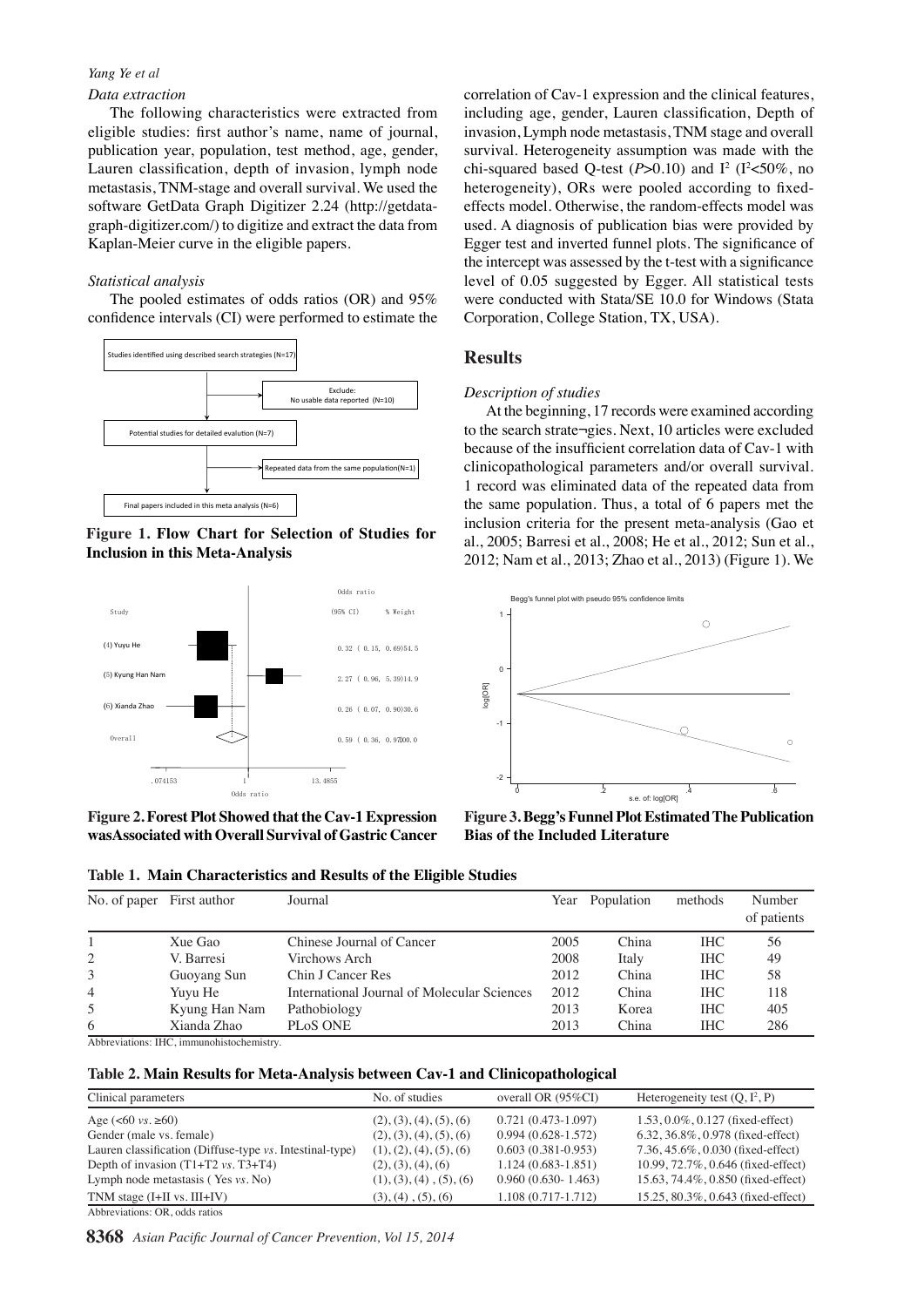used the different extracted clinicopathological features to assess the correlation with Cav-1 expression. The sample sizes ranged from 49 to 405 patients of all the papers. Of these studies, expression of Cav-1 was evaluated by immunohistochemistry (IHC). The detail of all the studies included in the meta-analysis were summarized in Table 1.

## *Association between Cav-1 expression and clinicopathological parameters*

As Table 2, the meta-analysis was preformed only when the extracted date of the correlation of Cav-1 expression and clinical features exceeded 3 papers. In gastric cancer patients, there was no association between Cav-1 expression and clinicopathological characteristics such as age, gender, depth of invasion, lymph node metastasis and TNM stage. However, Cav-1 expression was correlated with Diffuse-type compared with Intestinal-type (pooled OR=0.603, 95%CI: 0.381-0.953, *P*=0.030)

## *Impact of Cav-1 expression on overall survival of gastric cancer*

The different results obtained from previous eligible studies on the impact of Cav-1 expression on overall survival outcome. The accumulative overall survival rates of Cav-1-positive and Cav-1-negative gastric cancer patients were 70% (72/103) and 64% (453/706), respectively. The overall survival pooled OR was 0.590 (95% CI: 0.360-0.970, *P*=0.038, fixed-effect, Figure 2), with an  $I^2$  of 85.2%.

## *Publication bias*

Begg's funnel plot and Egger's test were performed to assess the publication bias of the literature (Figure 3). The results did not reveal any evidence of publication bias in the overall meta-analysis of all papers.

## **Discussion**

To our best knowledge, this is the first meta-analysis demonstrating the prognostic role of Cav-1 for gastric cancer clinical outcome. Prognostic studies of gastric cancer biomarkers are great valuable as they assist in the improvement of prevention, diagnosis and treatment of malignancies (Bulanov, 2007). The presence of significant or non-significant studies regarding the importance of Cav-1 expression in gastric cancer made it necessary to perform a meta-analysis of the overall survival results.

Cav-1 is a suggested tumor suppressor gene involved in cell signalling (Syeed et al., 2012). Roles of Cav-1 protein in carcinoma development are compartmentdependent and tumor dependent (Williams and Lisanti, 2005; Sotgia et al., 2012). Moreover, Cav-1 can influence the inhibition of cytokine receptor through its scaffolding domain (Goetz et al., 2008), indicating the tumor suppressor role of Cav-1, whereas an opposing role of Cav-1 in tumorigenesis has been shown. Indeed, even if it may play a role of tumor suppressor by inhibiting the signalling transduction products of some proto-oncogenes (Razani et al., 2001), its tyrosine-14 phosphorylation leads to growth stimulation (Lee et al., 2000), demonstrating that Cav-1 may also make an effect as a pro-tumorigenic

factor. In the prognosis of gastric cancer, it has been reported that Cav-1 expression may serve as a promising molecular biomarker recently (Gao et al., 2005; Barresi et al., 2008; He et al., 2012; Sun et al., 2012; Nam et al., 2013; Zhao et al., 2013). However, these results were controversial. Therefore, the present meta-analysis, is a quantitative method to analyze the relationship between Cav-1 expression and gastric cancer clinicopathological features and overall survival statistically.

Recent results show that Cav-1 is more frequently down-regulated in Diffuse-type than Intestinal-type gastric cancer patients (Gao et al., 2005; Barresi et al., 2008; He et al., 2012; Zhao et al., 2013), which is consistent with our meta-analysis. Though Cav-1 over-expression was documented to associate with Lymph node metastasis and TNM stage (Sun et al., 2012; Nam et al., 2013), here our results suggested that Cav-1 positive expression was not correlated with these clinicopathological features. Simultaneously, studies also demonstrate that Cav-1 amplification has ambivalent association with survival outcome in gastric cancer (He et al., 2012; Nam et al., 2013; Zhao et al., 2013), whereas our results concluded that high Cav-1 expression was a positive prognostic biomarker.

However, several limitations might be included in this meta-analysis. First, the number of cases and controls in included studies was limited, further well designed studies with large sample sizes are warranted to confirm our findings. Secondly, though no significant heterogeneity across study was detected in the present meta-analysis, potential heterogeneity could not be neglected. When the meta-regression and subgroup analysis were used to assess the sources of heterogeneity, the pooled results were not influenced though the heterogeneity was decreased, which suggested these data are stable.

In conclusion, the overall data of the present meta analysis showed that Cav-1 expression was not correlated with clinicopathological features except for Lauren classification. Simultaneously, Cav-1 overexpression predicted a better overall survival in gastric cancer. Therefore, Cav-1 may represent a novel biomarker for the prognosis of gastric cancer.

## **Acknowledgements**

This work was supported by the Natural Science Foundation of Jiangsu Province (BK20140576), the Research Foundation for Advanced Talents of Jiangsu University (No. 14JDG044) and the open project of Key Lab of Modern Toxicology (NJMU), Ministry of Education (NMUMT201410).

## **References**

- Anderson RG, Kamen BA, Rothberg KG, et al (1992). Potocytosis: sequestration and transport of small molecules by caveolae. *Science*, **255**, 410-1.
- Barresi V, Giuffre G, Vitarelli E, et al (2008). Caveolin-1 immunoexpression in human gastric cancer: histopathogenetic hypotheses. *Virchows Arch*, **453**, 571-8.

Bulanov D (2007). Gastric cancer - current state of the problem.